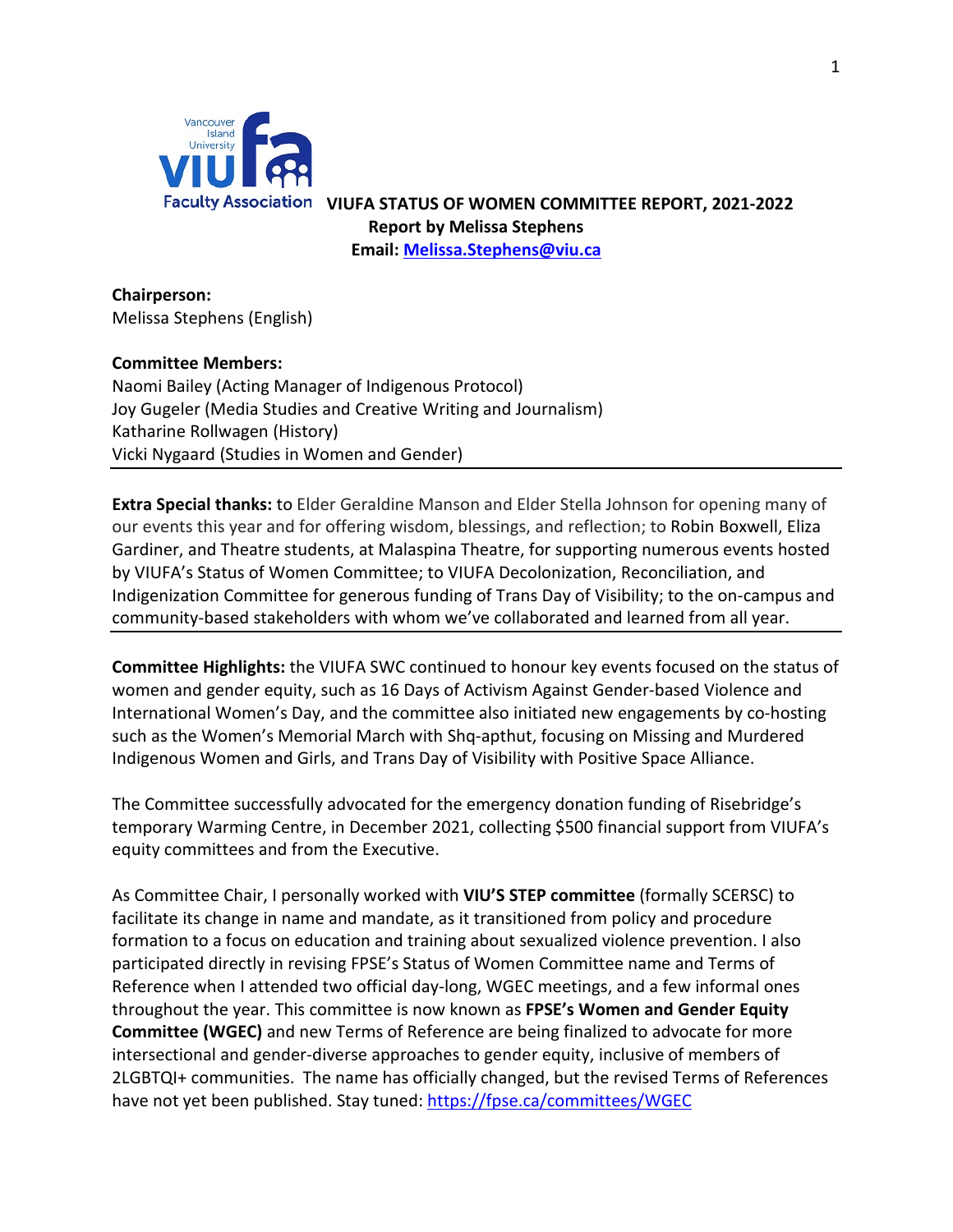### **Stakeholder Outreach Engagements:**

*The Committee worked with gender-equity stakeholders at the VIU Nanaimo campus, on events and actions, including, but not limited to:*

- Positive Space Alliance
- VIU Student Union
- STEP (Sexualized Violence: Training, Education and Prevention)
- VIU Thrive
- Shq'apthut
- Studies in Women and Gender Department (Students and Chair)
- Malaspina Theatre (Students and Faculty)
- VIUFA (specifically Decolonization, Reconciliation & Indigenization Committee and Human Rights and International Solidarity Committee).

*The Committee worked with gender equity stakeholder organizations within Nanaimo, on events and actions, including, but not limited to:*

- Nanaimo Family Life Association
- Risebridge
- Haven Society
- Nanaimo Pride Society
- Island Crisis Care Society
- Central Vancouver Island Multicultural Society
- Literacy Central Vancouver Island
- PowerUP Education (Kerri Isham)
- Canadian Federation of University Women
- Lisa Marie Barron, Nanaimo-Ladysmith MP
- Post-secondary Initiatives, Moosehide Campaign

# **Major Events hosted, co-hosted, or participated in:**

- **1. 16 Days of Activism Against Gender-based Violence: Nov. 25, 2021 (International Day for the Elimination of Violence against Women) to Dec. 10, 2021 (Human Rights Day).** The Committee initiated and/or participated in several actions and events. Please see highlights below.
	- a) **YouTube Video Campaign**: We ran our second annual video campaign in support of 16 Days of Activism. **Our video campaign aimed to raise awareness and to motivate action and accountability all year round.** This year, we extended special invitations to vital organizations and educators to contribute informational videos about issues ranging from gaslighting, to pornography's impact on children, to risk reduction strategies for BIPOC communities. We also made public calls to contribute,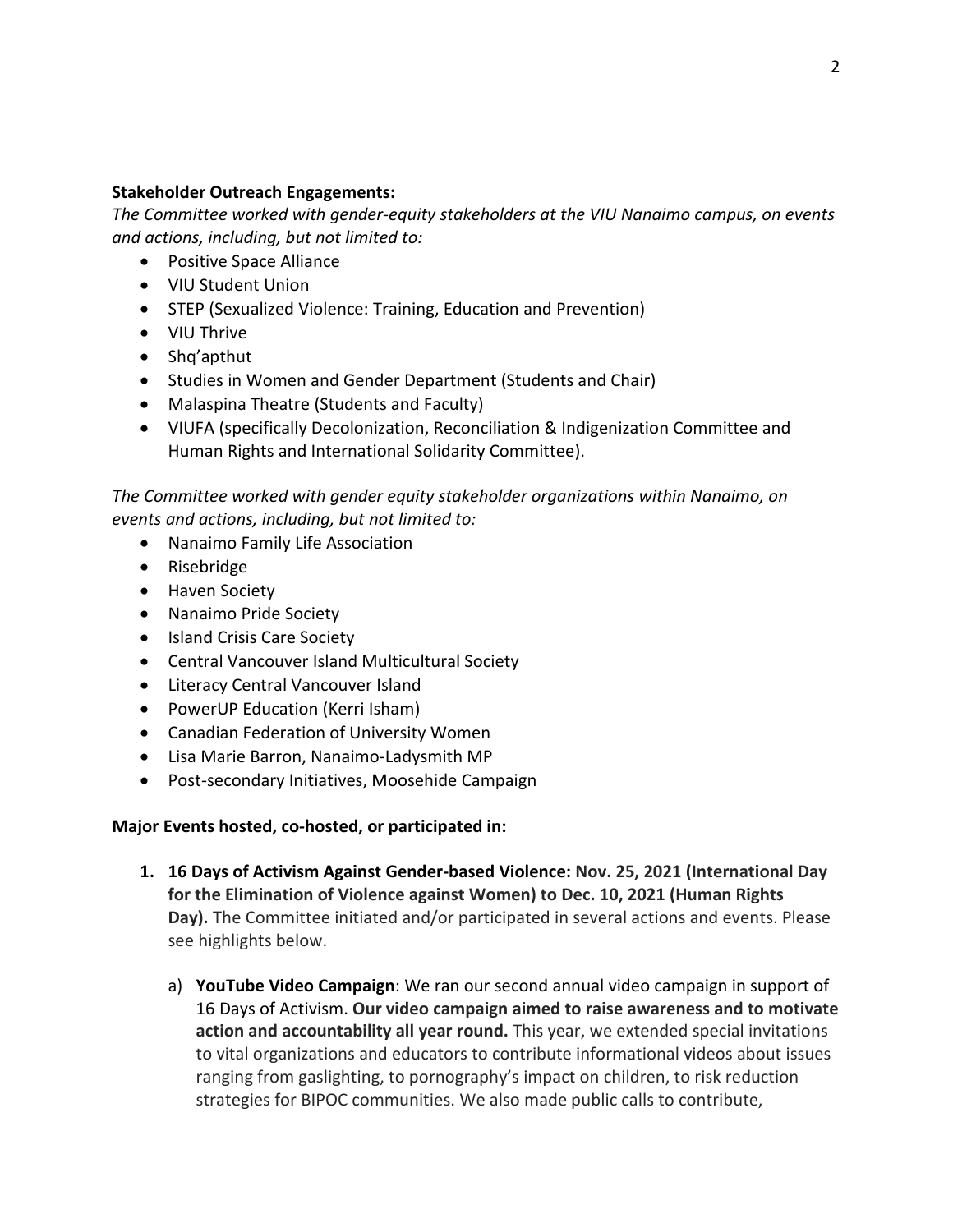encouraging diverse delivery. We collected 25 videos this year (approx. total run time: 50 mins). See campaign here: [http://www.viufa.ca/16-days-of-activism-video](http://www.viufa.ca/16-days-of-activism-video-campaign/)[campaign/](http://www.viufa.ca/16-days-of-activism-video-campaign/)

- b) **Day for Elimination of Gender-based Violence : A Time to Stand in Unity. Nov. 25, 2021.** As VIUFA SWC Chair, I spoke about the work of VIUFA, VIUSU, and VIU to eliminate gender-based violence at this event hosted by Nanaimo Family Life Association.
- c) **"Orange the World":** In collaboration with the Canadian Federation of University Women (CFUW) Nanaimo, VIUFA's Status of Women Committee created two orange light displays for the period of Nov.25-Dec.10. One is located at the Bastion on Front Street in downtown Nanaimo, and other is located in the Quad area of VIU's Nanaimo campus, near the Cafeteria and Malaspina's Theatre. Banners, located at both locations, declare: UNiTE TO END VIOLENCE AGAINST WOMEN. As Chair for VIUFA's SWC, I spoke at CFUW's public event.
- **d) "Where is Lisa Marie Young?": An Interview with Laura Palmer Dec. 9, 2021. Public Zoom Event.**
- **e)** "**Sex Trafficking: A Discussion with Kerri Isham (PowerUP Education)": Dec. 10, 2021. Public Zoom Workshop.**
- **f) National Day of Remembrance and Action on Violence Against Women: Dec. 6, 2021.** The VIUFA Status of Women Committee hosted an event in recognition of **The National Day of Remembrance and Action on Violence Against Women**, as part of our ongoing work to support 16 Days of Activism Against Gender-based Violence. We were honoured to have Elder Geraldine Manson and Elder Stella Johnson offer opening messages and prayers. We followed with reflections and calls to action from guest speakers including Lisa Kremer and Tod Ralph, two VIU students who spoke to personal topics of survival, resilience, and action; Aimee Chalifoux, from Literacy Central Nanaimo, who read her moving poem; Esther Charlie, Program Coordinator for Nanaimo Family Life's Indigenous-informed Sexual Assault Program, who offered personal and professional insights; and Jovanne Johnson, former VIU student and co-founder of Risebridge, who spoke to the importance of services for BIPOC communities and offered a very moving creative reflection focused on struggle and strength. Attendees were then invited to write phrases, names, or words related to the event on wooden ornaments and hang them on a seasonal tree. We moved to Jardin Quatorze for poetry offered by Joy Gugeler, and to leave orange roses (in honour of Oranging the World and Every Child Matters, and in memory of the 14 university women who were murdered at Ecole Polytechnique on Dec. 6, 1989). Rachel Stern took photos and posted them at the VIU Facebook page: [https://www.facebook.com/viuniversity](https://mail.viu.ca/owa/redir.aspx?REF=AHsqKV4OSS9HSpmuTex4YhSoQ-xiGRP6hd0vcpBJnUsArMq5gCTaCAFodHRwczovL3d3dy5mYWNlYm9vay5jb20vdml1bml2ZXJzaXR5)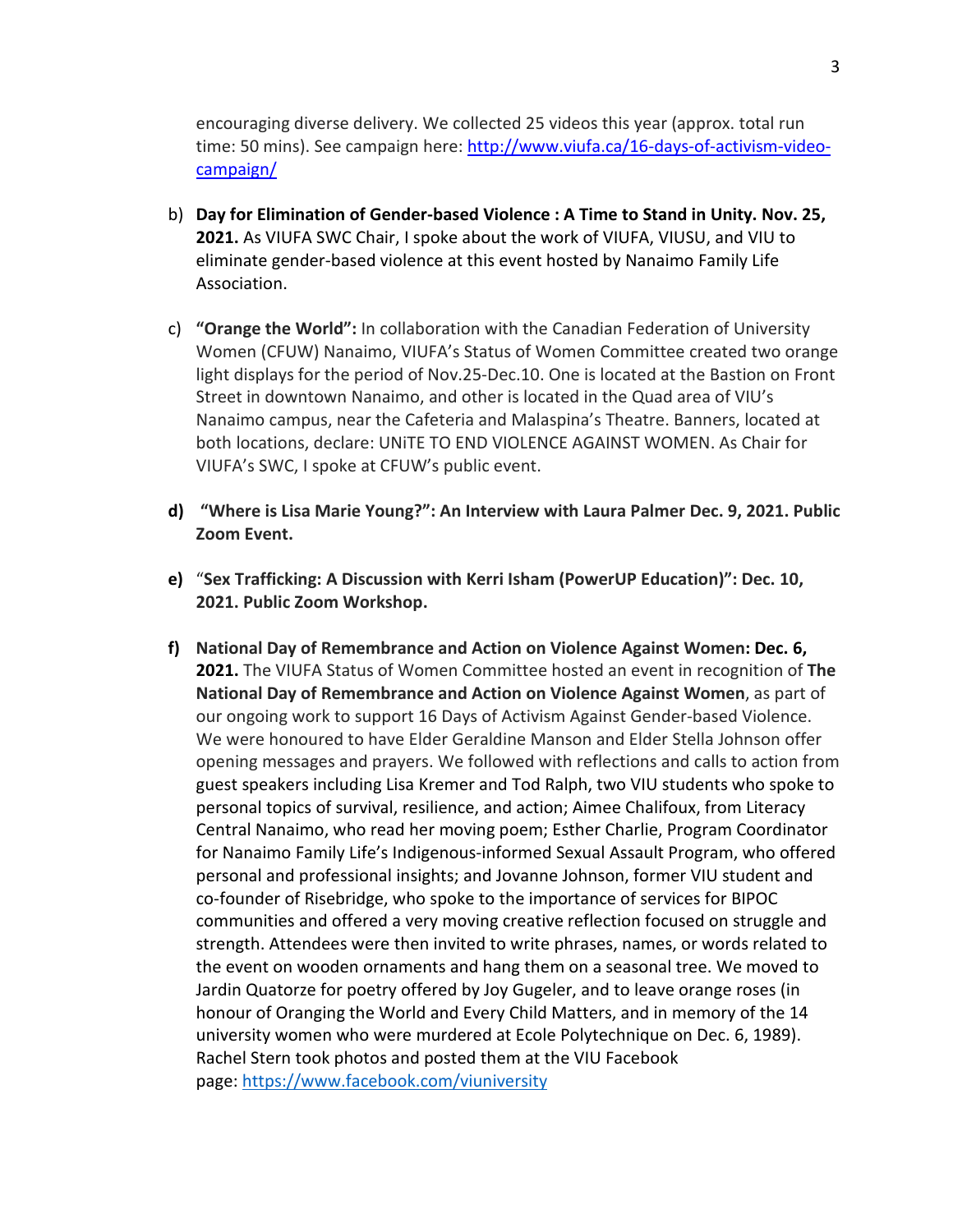#### **2. Women's Memorial March: February 14, 2022.**

We were grateful to Naomi Bailey, Acting Manager of Indigenous Protocol at VIU and a member of VIUFA's Status of Women Committee, for her leadership to guide this event. We hosted a campus-based Memorial March, and we followed this action with speakers. We also thank Shq'apthut and Community Cousins for welcoming us to gather, and to VIUSU and other student organizers, along with speakers who attended. We are honoured that Carol Frank, Aunt of Lisa Marie Young, and Seth Recalma, First Nations Engagement Coordinator for the Moose Hide Campaign, offered us some reflection.

### 3. **International Women's Day: March 8, 2022**

Event included several diverse student speakers, faculty, and MP Lisa Marie Barron, speaking to the theme of "Sheroes: Past, Present Future." Speakers: Susan Garcia; Zeel Desai; Melika Nazer; Katharine Rollwagen; and Lisa Marie Barron (NDP), the current MP for Nanaimo-Ladysmith.

### 4. **Trans Day of Visibility: March 31, 2022**

Event included speakers, activities, and information booths. It was a day of reflection, advocacy, and celebration. **Speakers included:** Ajay Booth (Nanaimo Pride Society, President); Irlanda Gonzalez-Price (VIU, Associate Vice-President of Student Affairs); Qui Sepulveda (Literacy Central Vancouver Island, Youth Coordinator); Eli Bean (VIU Studies in Women and Gender, Student); Jack Bruckman (Nanaimo Pride Society, Treasurer); Kerri Isham (PowerUp Education); Casey Brisson (Gender Journeys Program, Nanaimo Family Life Association). **Activities and Info booths included:** Risebridge; Literacy Central Vancouver Island; Gender Journeys Program; Nanaimo Family Life Association; Nanaimo Pride Society; PowerUp Education; Positive Space Alliance; SWAG; ROAR (Reaching Out Assisting Refugees). **Livestream recording of event**:<https://fb.watch/cyBwbh-2QJ/>

#### **VIUFA SWC 2021-2022 Recommendations to the Future Committee:**

- The 2021-2022 Committee supports a change of name and Terms of Reference for the Local 8, VIUFA 's Status of Women Committee to mirror FPSE's changes, so that intersectional and gender-diverse approaches to gender equity are assumed and so that 2LGBTQI+ faculty are formally included and recognized in committee and union advocacy. We hope that the committee next year will formalize such changes. FPSE's committee is now named the Women and Gender Equity Committee. The name has officially changed, but the revised Terms of References have not yet been published. Stay tuned:<https://fpse.ca/committees/WGEC>
- The Committee hopes that future iterations of the Committee will continue to expand its itinerary of events to support racialized and 2LGBTQI+ faculty. For instance: support